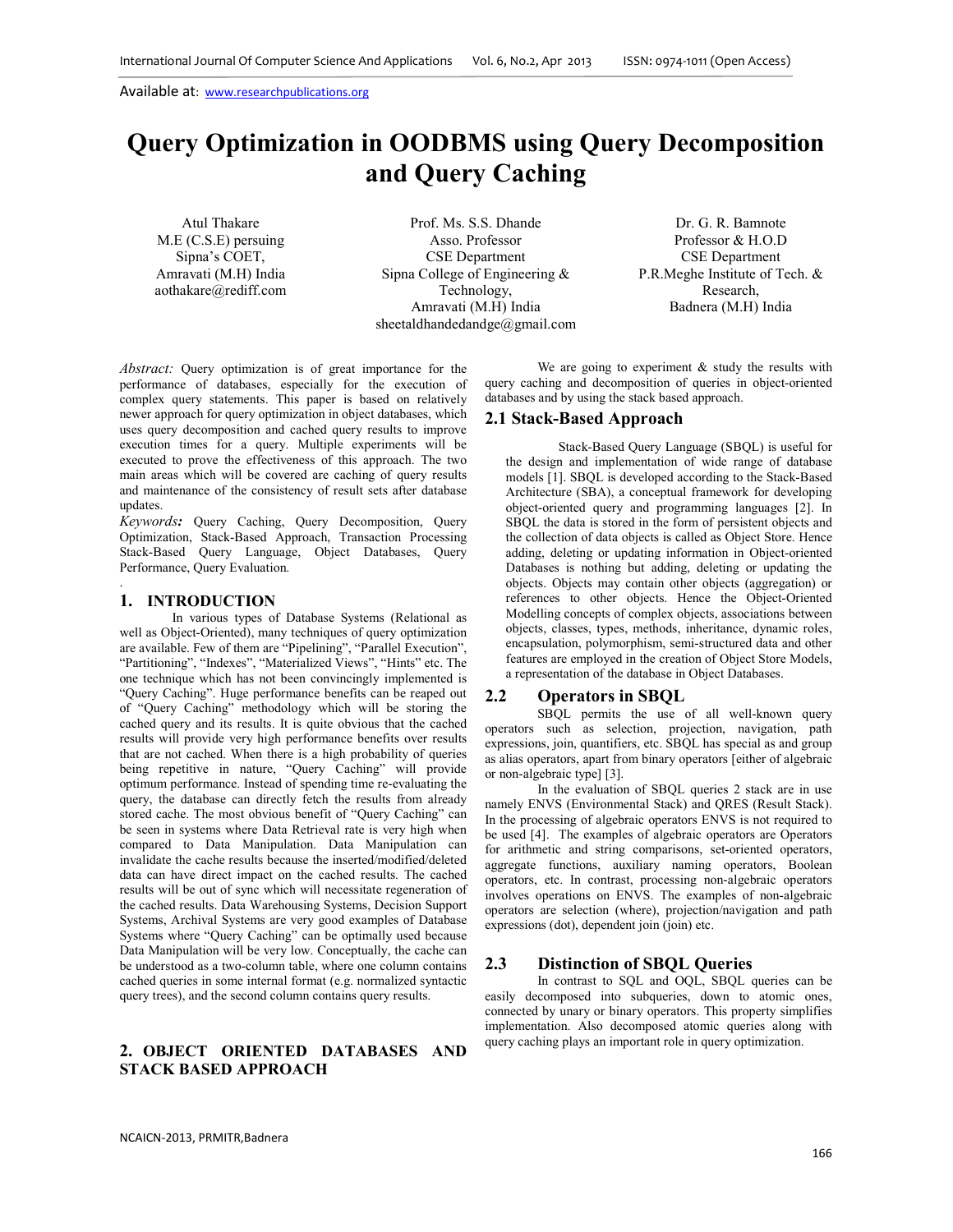# **3. OBJECT DATABASE MODELS**

# **3.1 Database Store**



#### **Fig.1 An example of the AS0 model**

In the AS0 object database model all types of store objects (atomic objects, pointer objects and complex objects) can be represented by triplets  $\le i$ , n,  $v$ , as follows:

Atomic object:  $\le i$ , n,  $v$  where i is an internal identifier of the object [Unique Identification number (ID) assigned by the system], n is an external name assigned to the object [usually decided by the programmer], and v is a value of the object (e.g. an integer, a string, etc.)

Pointer (reference) object:  $\leq$ i1, n, i2> where i1 is an ID of the object, n is its external name, and i2 is an ID of the object to which I1 or a current object n is referring. Hence value of object I1 is a reference/address of object I2. As object I1 stores the reference we say it is a pointer/ reference object [5].

Aggregation (complex) object:  $\le i$ , n,  $T$  where i is an ID or an identifier of the object, n is its external name assigned to the object at the time of its declaration, and T is a set of objects comprising the aggregate. Hence unlike atomic or pointer object, aggregate objects does not contain a single value, but it contains in itself multiple objects, where each contained object can be either of atomic or reference or of complex type.

## **3.2. Complex Objects**

An example of a complex objects having three subobjects is presented below:

<I5, Emp, {<I6, name, "Poe">, <I7, sal, 2000>, <I8, worksIn,  $122>\}$ 

Here Emp is an external name of the object, I5 is its internal identifier, and it is comprised of 3 sub-objects namely name, sal and worksin. The ID's of name, sal and worksin objects are I6, I7 & I8 respectively. Name and sal are atomic objects having values "Poe" and 2000 respectively whereas worksin is a pointer object containing an address of object I22. Each object's ID is unique  $\&$  is internal and non-printable[6].

As shown in the next diagram (Fig. 2) there are three Emp objects and two Dept objects in the database. Each Emp object represents one employee and contains his/her name & salary details in name  $\&$  sal atomic fields (sub-objects) whereas worksin is the pointer field. Worksin field of each Emp object is having a reference of a Dept object which contains the information related to the department in which the employee is

working. This reference in Employee object to the Department object describes the relationship between Employee and Department entities (like foreign key relationship in Relational DBMS). Dept object contains the department name, it's one or more locations (branches) held in the atomic fields, and the n number of employs objects each of them pointing to one employee working in that department.



### **Fig. 2 graphical representation of a small database.**

#### **3.3. Evaluation of Query**



#### **Fig.3 pushing a new section on ENVS to evaluate a condition.**

Let us consider the evaluation of a query "Emp where (name  $=$  'poe' and sal  $>1000$ )" by using the environmental stack ENVS [7]. Initially the base section of the stack contains the binders to global library procedures, environmental variables, views, user session objects, stored procedures, functions etc. As our query contains the table named Emp, the binders for all the objects of Emp type (I1, I5, I9) will be pushed on the top of the newly opened section on the stack. The binders of all the objects referenced by I1, I5, and I9 are also pushed on the stack (I17, I22). Each object of Emp type represents one row of Emp table which contains the information of one employee. Similarly each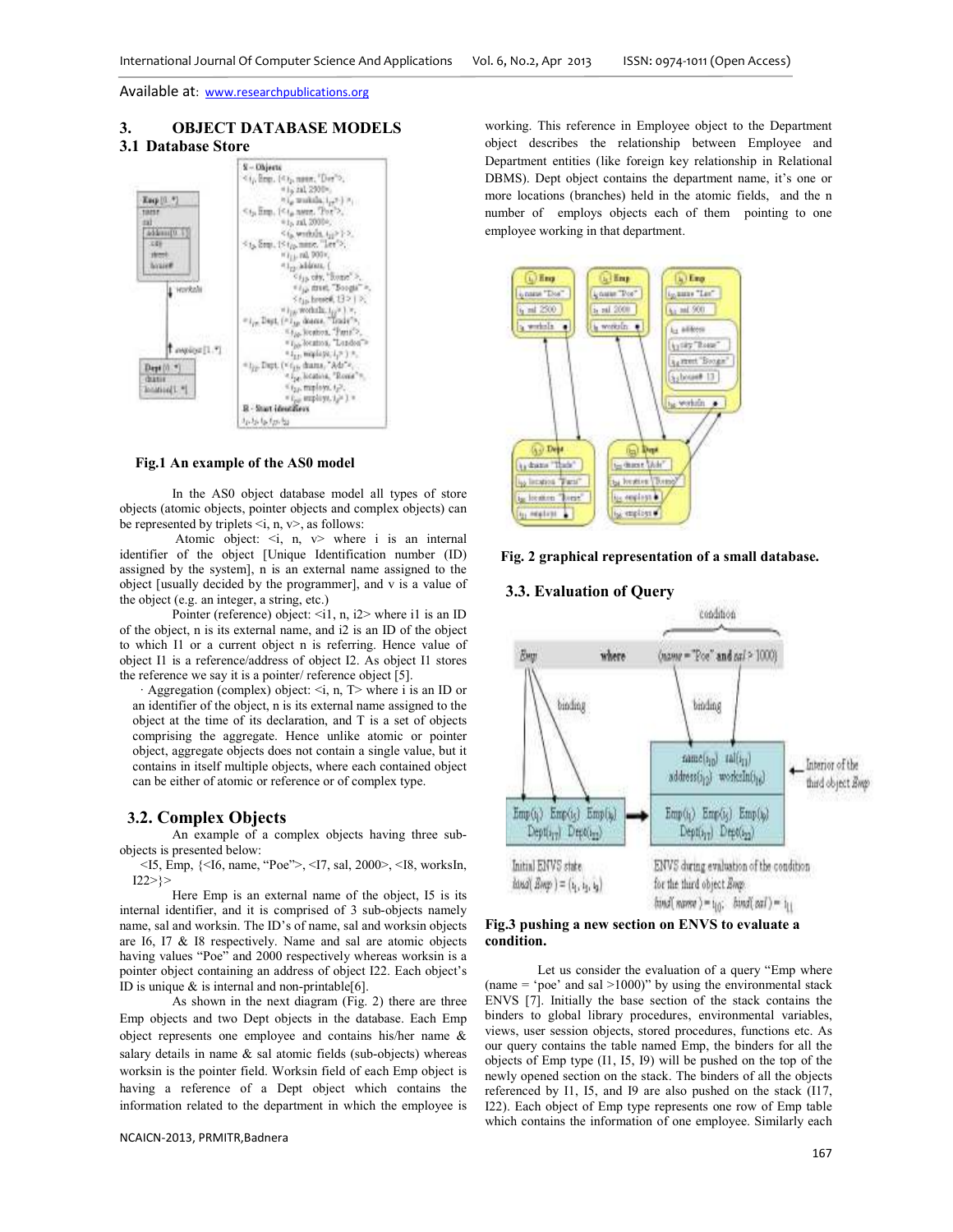row of Dept table is described by each object of Dept type & it contains information related to one department. One by one all the three Emp objects (I1, I5, I9) are examined and whichever of them satisfies the given condition (name = 'poe' and sal  $> 1000$ ), those will be added to the resultset object. Before the evaluation of condition for Emp object I1, a new section will be opened on the stack top, and the interiors of Emp object I1 (binders to name, sal, address and worksin of Emp Object I1) are pushed onto the stack. After evaluating the query for object I1, its interiors will be popped from the top  $&$  the next Emp object will be taken for the examination. Here we are just storing the references to data objects onto the stack and not the data itself. Secondly we are bringing only those object references on the stack, which points to the data required for calculating the result of the query. The Object binders or references on the stack will provide the means to access the Objects data (required for evaluating the query).

While evaluating the complex queries large number of data objects of various types may be required. As discussed earlier, the complex (nested) query will be decomposed into number of atomic sub queries [8]. An independent sub query (present at the last level) will be evaluated first (by using ENVS if it involves non-algebraic operator/operators) and its result will be stored in the result stack (QRES) along with the query. This result will be used in the evaluation of previous level query as required. The previous level query then along with its calculated result will be stored into the QRES and the interpreter will move to its previous level  $\&$  so on. This simplifies the process of executing the complex query and at the same time improves the performance of database system, as the cached queries may form the part of other complex queries or the cached query may be resubmitted to database system as it is. Moreover in client-server architecture, if we keep the cache area on the server side, the query which is cached on the server side for one user, its results may be reused for servicing the requests from the same as well as the other users. Also the query which is being cached for a particular user in one of his database sessions can be reused for servicing the same user in his subsequent sessions. [Note: Volatile cache memory on the client side will lose its contents i.e. will lose cached queries  $\&$  its results once the system is put off or user session ends]. On the other hand as the servers are up and running almost always, the server side cache arrangement will behave like persistent cache.

# **4 PROJECT WORK**



**Fig. 4. Query optimization steps** 

#### **4.1. Query Optimization Steps**

The scenario of the optimization using cached queries in query evaluation environment for SBA is as follows (Fig. 4). 1) A user submits a query to a client-side user interface.

2) The user interface system passes it to the parser. The parser receives it and transforms into a syntactic tree

3) The query syntax tree is then received by static evaluator and type checker. It checks whether the query is syntactically correct or not. If not, it will report the errors. It also validates the tablenames, columnnames, operators, procedure names, function parameters involved in the query. Hence it will check the query's semantics. For this purpose, it will use the Metabase present on the server side. Metabase is a part of the database system which contains the Meta information related with the data in the various objects. This is static evaluation of the various nodes in the query syntax tree [9].

4) This type checked and statically evaluated query tree is then sent to the query normaliser which reconstructs the query according to the rules of normalization. This normalised query is then send to the query optimizer. All these components query parser, query type checker, query normaliser, query optimizer and query interpreter are employed on the client side system.

5) The cache optimizer rewrites the received normalized query using particular strategies like query decomposition. Each decomposed part of the complex query is send to the server. Server checks whether the received sub query is already cached or not. If sub query is present in cache, the Unique Identification number of the entry in cache which corresponds to the result of the given subquery is dispatched to the optimizer on the client side. Optimizer replaces (rewrites) the subquery tree of the query tree by a node containing that unique identification number. This is for maximum reuse of the cached queries. This rewriting will generate the best evaluation plan which promises to give the best performance & having a least cost in terms of time and storage.

6) The optimized query evaluation plan is then sent to query interpreter.

7) The plan is executed by the query interpreter [10].

#### **4.2. Query Caching**

Once the evaluation plan is executed successfully, the query is cached on the server side in pair <query, result>.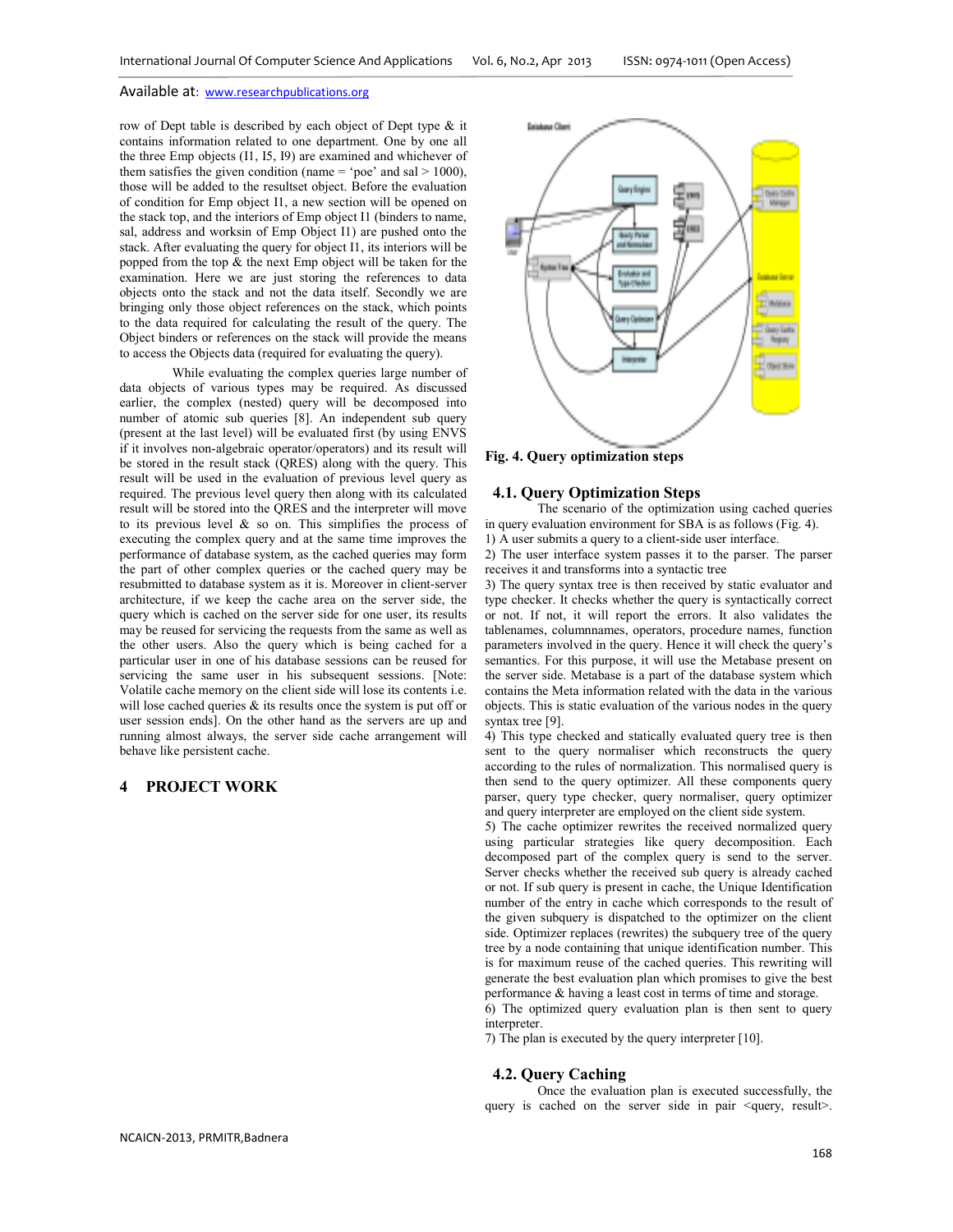Following that the calculated result of the query is send to the client user who has submitted the query.

When the same query / a subquery (already stored with its result in server side cache) is submitted by the same or other user, after parsing, type checking and normalization of the query, optimizer sends the query to the server side query cache manager. Query cache manager searches for the query in the query cache registry and if found there will return the unique identification number (UIN) of the corresponding result to the client, thus avoiding the recalculation of previously stored result. Using this UIN, query interpreter (on the client system) can fetch the stored result of the query directly from the server.

If the query is not found in query cache registry, query cache manager will send a message to an optimizer (on the client system) indicating that a query is not cached and hence its result needs to be calculated. Optimizer then does not rewrite the query i.e. does not reconstruct a parse tree. That part of the query will be then calculated by the query interpreter at runtime using runtime ENVS (Environmental Stack) and runtime QRES (Result Stack) [11].

Description of few components on server side:

Query Cache Manager – This is a program running in the server and whose job is to check the Query Cache Registry and figure out if the query is cached. The Query Optimizer with pass a normalized query (or normalised inner sub-query) to the Query Cache Manager.

Query Cache Registry – This contains all the cached queries along with the results.

CACHE MEMORY before executing a query "(emp where name  $=$  Poe and sal  $>$  20000).contactno, email":

| <b>MARKET</b>                                                                                                                       | 'nн<br>н                                                                     |
|-------------------------------------------------------------------------------------------------------------------------------------|------------------------------------------------------------------------------|
| <b>Station</b><br>comment and commer-                                                                                               | <b>DEPARTED HER SERVER</b><br>w<br>m<br>n an an an an a<br><b>STATISTICS</b> |
| becomes about your code and a declaration of<br><b>THE CONTRACTOR CONTRACT</b><br>provided a product of the first product<br>m<br>٠ | 10,000 101<br>m<br><b>Millen Brown</b><br>m<br><b>Search Commerce</b><br>m   |
|                                                                                                                                     |                                                                              |
|                                                                                                                                     |                                                                              |
|                                                                                                                                     |                                                                              |
|                                                                                                                                     |                                                                              |

When we Execute a query "(emp where name = Poe and sal > 20000).contactno, email" for the first time, It takes 108221 microsec as the query result is calculated. In this case, disk is accessed for fetching the data from the data files. The query along with it's result is stored in cache memory.

|                                |                                                                          | lipticizates ming (pery Calling rad Stath-Rood Approxis) |
|--------------------------------|--------------------------------------------------------------------------|----------------------------------------------------------|
| TITE & DIXXY                   | iverg where issue - The and cut - 20000 restricts rund.                  | <b>CONTRACTOR</b> PRODUCT                                |
| <b>MERCE A DOBIT</b>           | Image where 20000 is and You'll find a contract angular                  |                                                          |
|                                | <b>GERRY JULIE 1</b>                                                     | int robott quart.                                        |
| <b>GESSWEET</b>                | <b>COLOREDO</b><br><b>GONE</b><br>FOR 14 STAR Announcement operation and |                                                          |
| <b>Raw &amp; Sheet Recurso</b> | 111-111-11-0-and-i-walkupadi ing                                         |                                                          |
| <b>Paint Tree</b>              | The silver is conserved to 200711 to executively                         |                                                          |
| <b>Horizonlaw Trees</b>        | <b>Deserva-cadami</b>                                                    |                                                          |
| <b>Sellett</b>                 |                                                                          |                                                          |
| Decreased Tree                 |                                                                          |                                                          |
| <b>Display Carlie Mensury</b>  |                                                                          |                                                          |
| real all ishley                |                                                                          |                                                          |
| Ext.                           |                                                                          |                                                          |
|                                |                                                                          |                                                          |

CACHE MEMORY after executing a query "(emp where name = Poe and sal > 20000).contactno,email":

| an an                                        |                                              |
|----------------------------------------------|----------------------------------------------|
| <b>SALE EXECUTIVE</b><br><b>Station</b>      | <b>Marchell Inc</b>                          |
| <b>MONT</b><br><b>STELL</b>                  | <b>COMMERCIAL</b><br>計画<br>w                 |
| <b>Barbara Maria 19</b><br><b>STEEP</b><br>m | ЧA II<br>anning and CO<br>m<br><b>THE PE</b> |
|                                              |                                              |

When we reexecute the query "(emp where name = Poe and sal > 20000).contactno, email" result comes from cache memory and the time taken is 1477 microsec

In this case the disk is not accessed. And as we shown by the result the time taken by the query has been reduced considerably. We have experimented with number of such queries written in SBQL syntax and found that the time taken by the query get's reduced to approx. 1/5 to 1/100 times in most of the queries. We also observed that with the increase in the size of the database this difference keeps on growing. As the time required to fetch the result from the cache memory is apprx. Constant and the time required to calculate the resultset for the query by moving through the records in the database files will keep increasing (with sequential access) with the increase in the number of records in the database tables / increase in the size of data in datafiles. Even if query is more complex i.e. contains lots of aggregate functions and nested statements involving number of tables (hence involving costly join operations), then also the difference between time taken to return the previously calculated result and time taken to calculate the result of the query is large and keeps increasing with the complexity of the query.



#### **4.3. Query Normalization**

To prevent from placing in the cache, queries with different textual forms but the same semantic meaning ( $\&$  hence also will generate the same result), several query text

NCAICN-2013, PRMITR,Badnera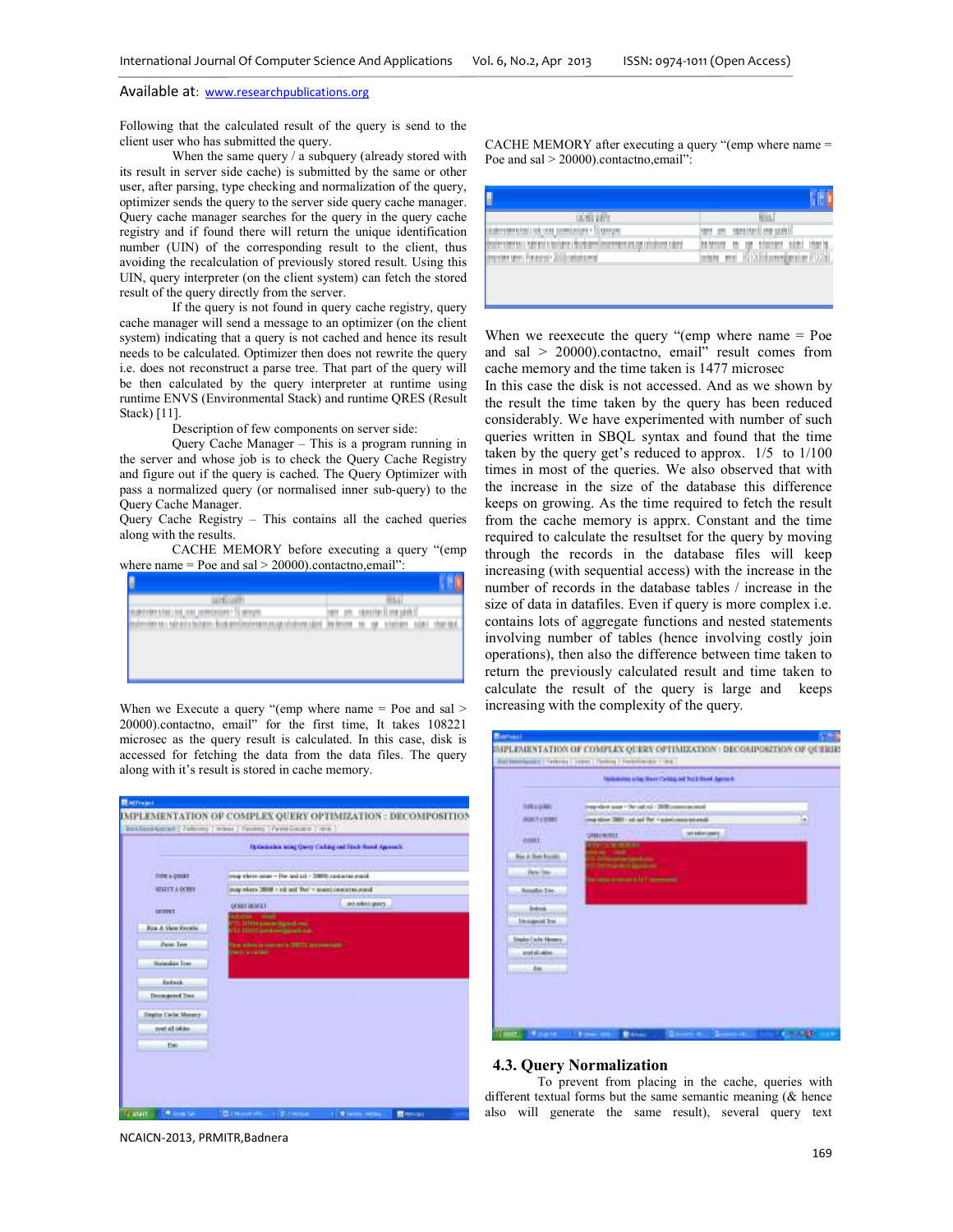normalization methods will be used. Hence if a query is already stored in the cached with its result, all semantically equivalent queries will make reuse of the stored result, as all those queries will be mapped with the already stored query (due to normalization) [12].

Examples of few techniques useful in the process of normalization are:

- a) Alphabetical ordering of operands
- b) Unification of Auxiliary Names

 c) Ordering based on column names (in the order in which they appear in the table description).

d) Column names should be maintained to the left side of each operator.

Consider a SBQL query

(emp where 20000 < sal and 'Poe' = name).contactno, email

It's Parse tree and normalised parse tree will be



And the normalized query we get from the normalized parse tree is:

(emp where name  $=$  Poe and sal  $>$  20000).contactno, email

*Hence any query which is semantically equal to the following query (may be written differently)* 

*(emp where 20000 < sal and 'Poe' = name).contactno, email will get transformed or normalised to* 

*(emp where name = Poe and sal > 20000).contactno,email*  It is the normalised query which will be stored in the cache.

Procedure parsetree()

{

1. Find the first "WHERE". This is the root node

2. The tablename before "WHERE" should be the left child node Also mark the tablename node (MARKED).

3. Find the AND or OR if present in the query if not present goto step - 4

 3a the condition after the AND or OR should be the right subtree rooted at operator node.

 3b For each operator node set the value/columnname to its left as left node & right as right node.

3c goto step-5

4. The condition after where should be the right child node.

4.a Look for binary operators and create a node for them.  $(>$ , = etc)

 4 b.The values/columns before and after the binary operator become the left and right node.

 4 c. If there is a query after the binary operator then do the steps from 1 again. Till you reach the end.<br>4. Get the list of columnname

4. Get the list of columnames following the ).<br>5. Attach the list of columnames to the MAR

Attach the list of columnnames to the MARKED node. }

Procedure Normalise ()

NCAICN-2013, PRMITR,Badnera

{ operatorslist  $[] = \{=, |=, <=, >=, >\}$ ; read a query repeat for all the operators in the query

{

{

} }

{

{

} }

}

// ensures constants lies to the right of operator.

if(columnvalue is to the left of operator)

 swap the left & right side of the operator. if(operator has on both sides table attributes)

 serialize the condition on tablenames in the list of tables in the database.

Repeat for each 'and' || 'or' in the query

//occuranceof returns the occurance number of the operator in the operators list.

if occuranceof (left-side condition operator) > occuranceof (rightside condition operator)

swap the left and right side conditions

 $else$  if occurance of (left-side condition operator) = occurance of (right-side condition operator)

//occuranceof returns the occurance number of the column in the table description.

if (occurance of (left-side condition columnname) occuranceof(right-side condition columnname)

swap the left and right side conditions

```
For list of attributes after each ').'
```
 Rearrange the list of attributes by referring/according to table description

For  $I = 0$  to numberofauxiliarynames do Auxiliary-name[i] = "AUX" + I;

#### **4.4 Query Decomposition and Rewriting**

After normalization phase query is decomposed, if possible, into one or many simpler candidate sub queries. Query decomposition is a useful mechanism to speed up evaluating a greater number of new queries. If we materialize a small independent sub query instead of a whole complex query, then the probability of reusing of its results is risen [13]. Because the same query may occur as a sub query in many other queries, hence reuse of its stored result will speed up the performance of all those queries and as a whole of database system.

We have performed execution of the following complex query. employee where salary  $\langle$  ((employee where name = 'krishna\_kant').salary)

The above query is first decomposed into 2 queries

(employee where name = 'krishna\_kant').salary) as  $v$  -------(1) employee where salary  $\lt v$  ---------- (2)

The independent inner subquery i.e. (employee where name = 'krishna\_kant').salary) as v is normalised first and verified on the server side (whether cached or not). As the result for this query was not readily available in cache the query is executed and the result of the query is stored in cache. The cache manager received the Cache ID of the query from query cache registry and returns this ID (Unique Identification Number) to the query optimizer. Query optimizer reforms the enclosing outer query as employee where salary < "CACHEDRESULT ID" + UIN

And then the outer query is executed during which inner query result is reused. After execution the result was returned to user